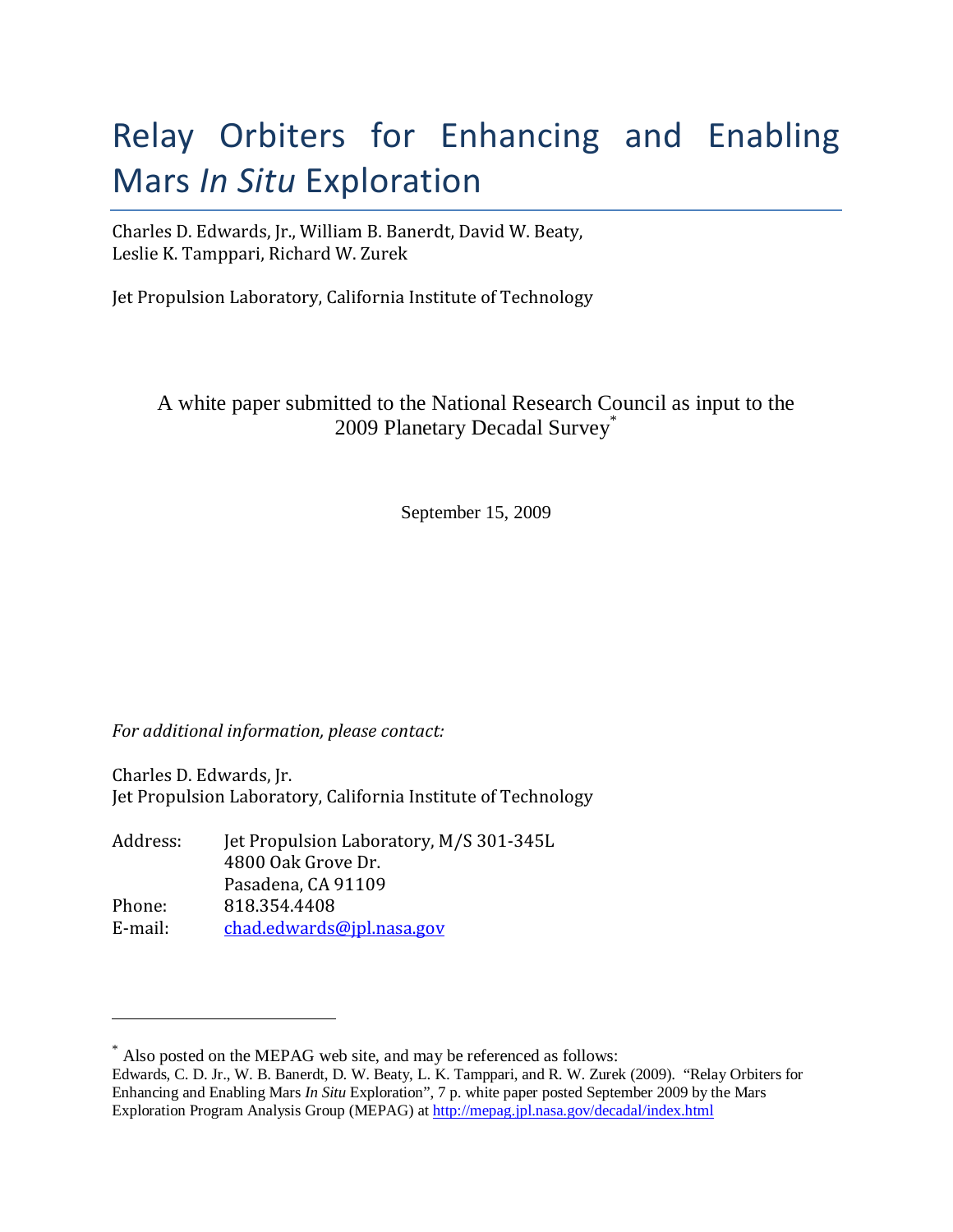# Relay Orbiters for Enhancing and Enabling Mars In Situ Exploration

## Introduction $1$

<u>.</u>

The scientific exploration of Mars has pursued a parallel strategy of remote sensing observations from orbital platforms coupled with in situ observations from landers and rovers. Starting with the Viking orbiters and landers in the 1970s, resuming in 1996 with the flights of Mars Global Surveyor and Pathfinder, and followed up with additional orbiters (Mars Odyssey, Mars Express, Mars Reconnaissance Orbiter) and landers (Spirit, Opportunity, Phoenix), this strategy has yielded rich dividends, with landers providing ground truth calibration of orbital data sets, and orbiters providing global context for detailed in situ lander measurements.

As an additional dividend of this coupled orbiter/lander strategy, each of these science orbiters has also served as a telecommunications relay asset for landed spacecraft, greatly enhancing and in some cases enabling new surface exploration concepts. In this white paper we quantify the benefits of an orbital relay infrastructure for Mars in situ exploration, summarize recent Mars missions which have successfully utilized relay communications, describe the role that relay orbiters could play in the coming decade, and highlight the potential future growth of relay communications capability and the key technologies enabling that growth<sup>2</sup>.

### Benefits of Mars Relay Telecommunications

Due to the challenges of entry, descent, and landing, Mars landers are highly constrained in mass, volume, and power. For landed missions, this places severe constraints on antenna size and transmission power, which in turn greatly reduce direct-to-earth (DTE) communication capability in comparison to orbital spacecraft. As an example, the DTE downlinks on Spirit and Opportunity have only 1/600<sup>th</sup> the capability of the MRO downlink. Relay communication addresses this problem by allowing Mars surface spacecraft to communicate using higher data rates over short-range links to nearby Mars orbiters, while the orbiter takes on the task of communicating over the long-distance link back to Earth. This relay strategy offers a variety of key benefits to Mars in situ spacecraft (Edwards, 2007):

**Increased Data Return:** Because the relay link operates over a much shorter range, a Mars lander can achieve a much higher instantaneous rate on a surface-to-orbiter link than it can on the long-distance Mars-to-Earth DTE link, and over the course of a sol (Mars day) can return a far greater volume of data. For MER, the downlink DTE data rate for a 70m DSN

<sup>1</sup> All acronyms used in this document are defined in "Compiled Bibliographic Citations and Acronym Glossary for the Mars-Related White Papers Submitted to the NRC's Planetary Decadal Survey", which may be accessed at http://mepag.jpl.nasa.gov/decadal/index.html.

 $2$  While the focus of this white paper is on relay communications at Mars, we note that similar relay capabilities are applicable to many other planetary mission concepts.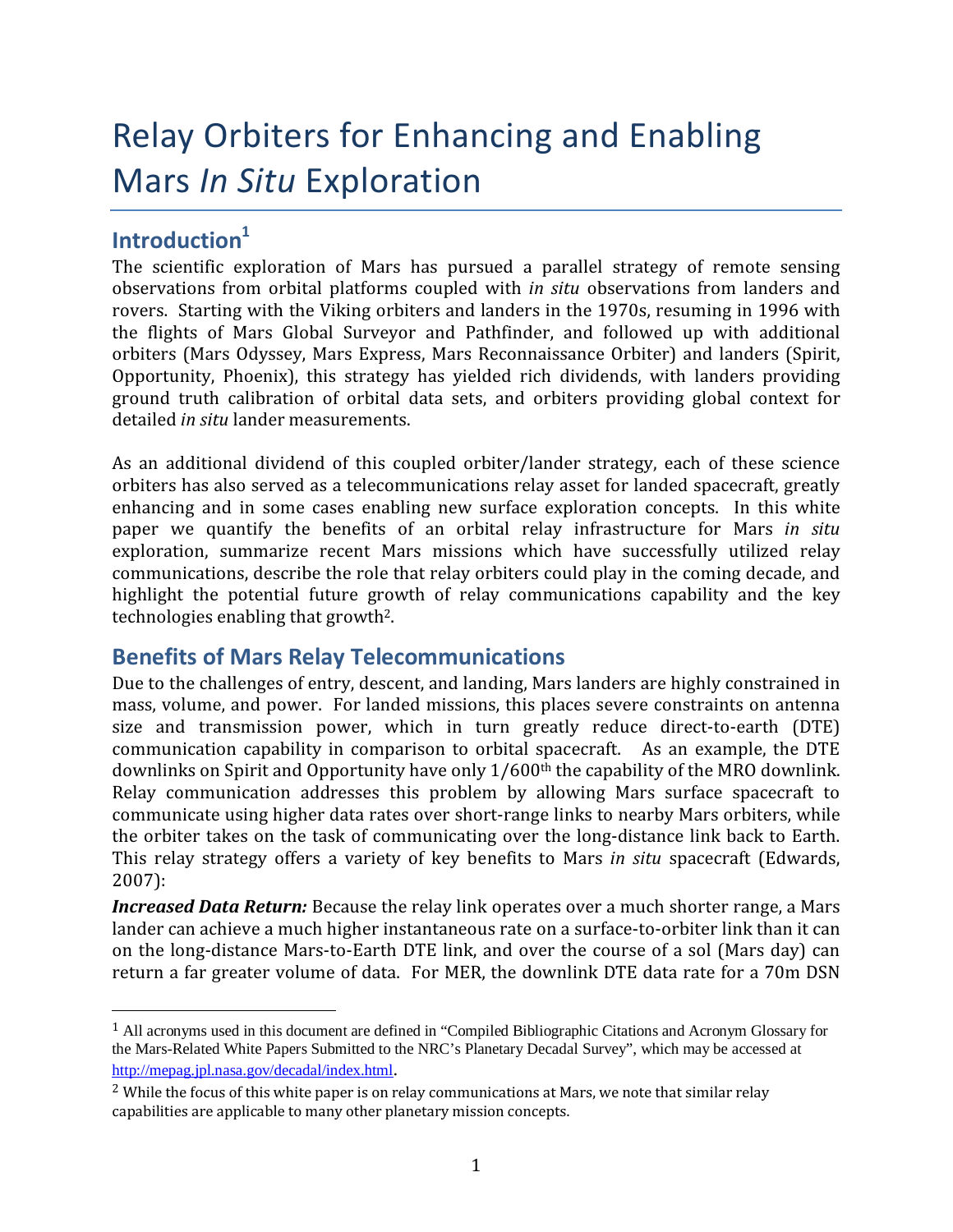antenna at 2 AU is roughly 2 kbps, while relay links to the ODY and MRO orbiters can operate at up to 256 kbps.

Reduced Energy Requirements: Energy is a precious commodity on the surface of Mars. Relay communication, due once again to the much shorter range over which the links must operate, requires far less energy-per-bit than DTE links. For MER, relay communication requires 10-100 times less energy per bit than a DTE link. This efficiency frees up energy for other activities, such as roving, drilling, thermal control and instrument operations.

**Reduced Communications System Mass:** Relay communication payloads are typically much smaller and lighter than DTE communication payloads. Achieving even modest data return on the DTE link requires highly directional, gimbaled antennas, whereas relay links can obtain high data rates with simple low-gain, low-mass antennas. These mass reductions free up landed mass for additional science payloads and can be critical for innovative small lander concepts.

Increased Communications Opportunities: Relay communication offers contact opportunities at times when Earth is not in view. For instance, the Spirit and Opportunity rovers routinely use relay passes at times when Earth is below the rovers' local horizon.

Robust Critical Event Communications: During critical mission events such as Entry, Descent, and Landing (EDL), Mars Exploration Program policy calls for acquisition of sufficient telemetry to allow for identification and reconstruction of a potential flight anomaly. Such a strategy, which was implemented after the loss of the Mars Polar Lander during EDL, is essential in order to diagnose and learn from any such loss-of-mission event. Robust critical-event communication calls for use of low-gain, wide beamwidth antennas in order to sustain communications in spite of unanticipated attitude variations. DTE communications via low-gain X-band antennas can only attain data rates of roughly 1 bps; however, a relay link with comparable beamwidth UHF antennas achieves rates of 8 kbps or more, roughly four orders of magnitude higher. This higher rate enables transmission of far more engineering telemetry, supporting fault diagnosis in the event of a mission anomaly.

In Situ Navigation: While the primary driver for relay links is their telecommunications function, the radio links also provide highly accurate *in situ* navigation. Measurement of the Doppler shift on the relay link between a lander and orbiter is very sensitive to the position of the lander relative to the orbiter's trajectory, and analysis of Doppler measurements from several overflights can yield lander position accuracies of 30 m or less. (It is also worth noting that precise Doppler measurements on UHF links between orbiters can enable scientifically valuable crosslink occultation measurements, providing a sensitive probe of the Martian atmosphere and ionosphere.)

### Recent Mission Experience with Relay Communications

The recent Phoenix mission and the ongoing Mars Exploration Rover mission clearly demonstrate many of the benefits of relay communications cited above.

#### Mars Exploration Rovers:

The Mars Exploration Rovers, Spirit and Opportunity, carry both X-band DTE and UHF relay communication systems (Estabrook, et al., 2004). During EDL, each rover communicated to Earth at X-band via its low-gain antenna, using a "semaphore" signaling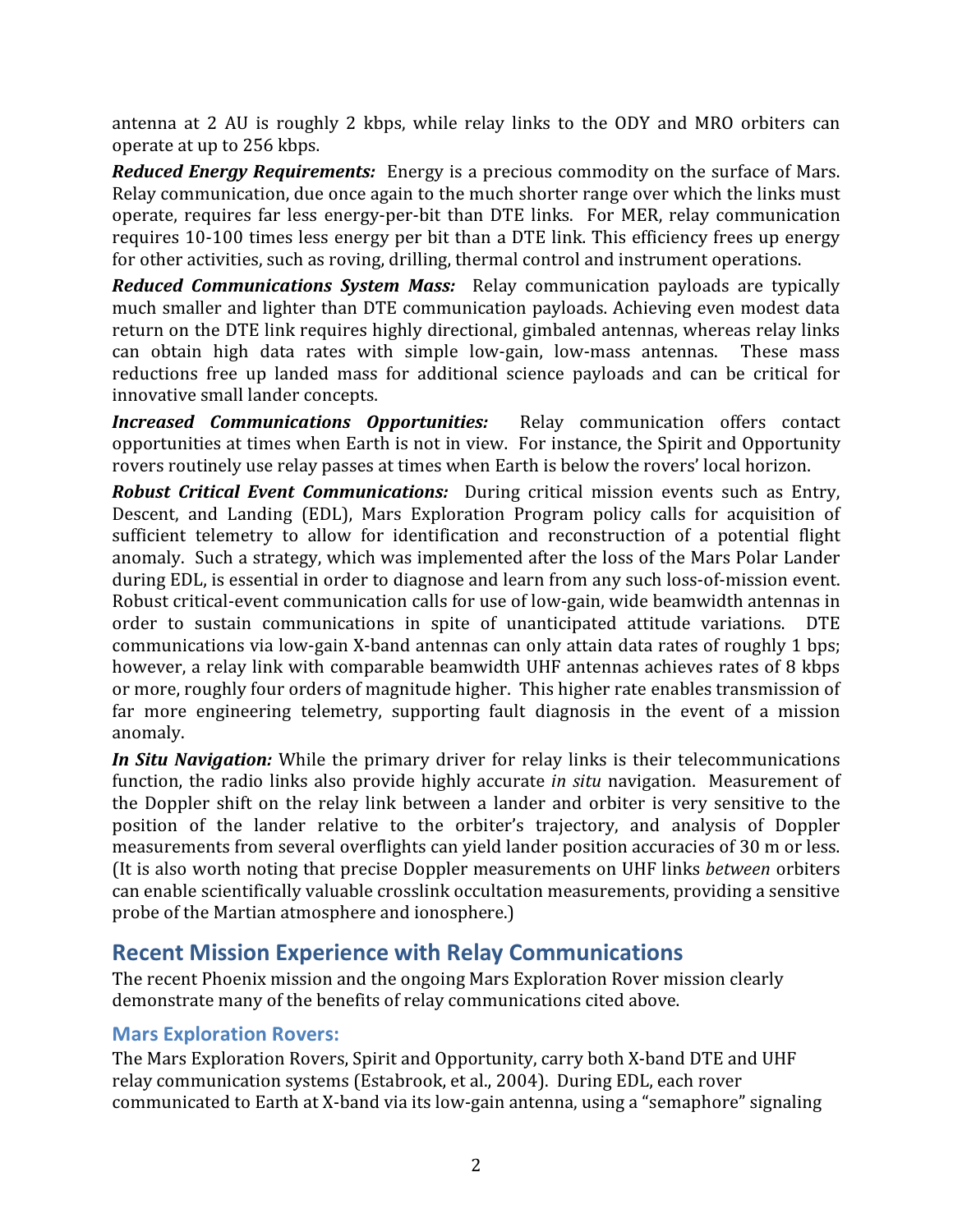scheme to indicate key events throughout the EDL timeline and transmitting a small amount of spacecraft data, at an effective data rate of only about 1 bps. After backshell separation, however, each rover was able to establish an 8 kbps link to Mars Global Surveyor, increasing the critical-event telemetry bandwidth by roughly four orders of magnitude.

For operations on the martian surface, while use of the DTE link was initially the primary plan, the UHF system quickly demonstrated its advantages in terms of increased data return and energy efficiency, and, by the end of the primary 90-sol surface mission, the project had transitioned to using the UHF relay path almost exclusively for rover telemetry return. To date, 98% of all MER data have been returned via the UHF relay path, with an average data return of 88 Mb/sol for each rover. While ODY has provided the bulk of the relay support to MER, MGS offered frequent relay service while it was operational, and several demonstration passes have been conducted with ESA's Mars Express orbiter to demonstrate interagency interoperability, which is an important byproduct of both agencies formulating and adopting the CCSDS Proximity-1 Space Link Protocol (CCDSS, 2006) for these UHF relay links. More recently MRO, having completed its primary science mission, has begun to provide periodic relay support to the rovers.

#### Phoenix Lander

Based on the successful UHF relay support to Spirit and Opportunity, the Phoenix lander mission (Lewicke, et al., 2006) chose early in its development phase to eliminate X-band communications from the lander in order to reduce spacecraft mass and cost. The Phoenix project estimates that removal of the X-band telecom system reduced the lander mass by 14.8 kg and saved the mission more than \$3M.

As a result, from the time the lander separated from the cruise stage shortly before atmospheric entry, all Phoenix communications for the rest of the mission were conducted via UHF relay links, using ODY, MRO, and MEX. Due to the high latitude of the PHX landing site, all three orbiters (each in a near-polar orbit) were able to view the EDL trajectory, providing the project with critical-event engineering telemetry at rates of 8-32 kbps from entry through landing.

Once on the surface, ODY and MRO provided multiple relay contacts each sol for support of lander commanding and telemetry return. Over the course of the Phoenix surface mission, which ended after 151 sols, the two orbiters supported 852 relay passes, returning a data volume of 37.9 Gb from the lander, corresponding to an average of over 250 Mb/sol of data return, more than four times the Phoenix requirement of 60 Mb/sol. Table 1 summarizes some of the key communications metrics for the MER and PHX missions.

|      | <b>EDL</b>   |                       | <b>Surface Relay (Through July'09)</b> |                    |
|------|--------------|-----------------------|----------------------------------------|--------------------|
|      | DTE (X-band) | <b>Relay (UHF)</b>    | DTE (X-band)                           | <b>Relay (UHF)</b> |
| MER: | Semaphores   | 8 kbps                | 6.9 Gb total                           | 346.8 Gb total     |
|      | ('1 bps)     | (after backshell sep) | $(2.0\%)$                              | (98.0%)            |
|      |              |                       | 1.8 Mb/sol avg                         | 88.0 Mb/sol avg    |
| PHX: | n/a          | 8-32 kbps             | n/a                                    | 25.6 Gb total      |
|      |              | entry through)        |                                        | (100%)             |
|      |              | landing)              |                                        | 251.2 Mb/sol avg   |

Table 1: Key MER and PHX telecommunications metrics.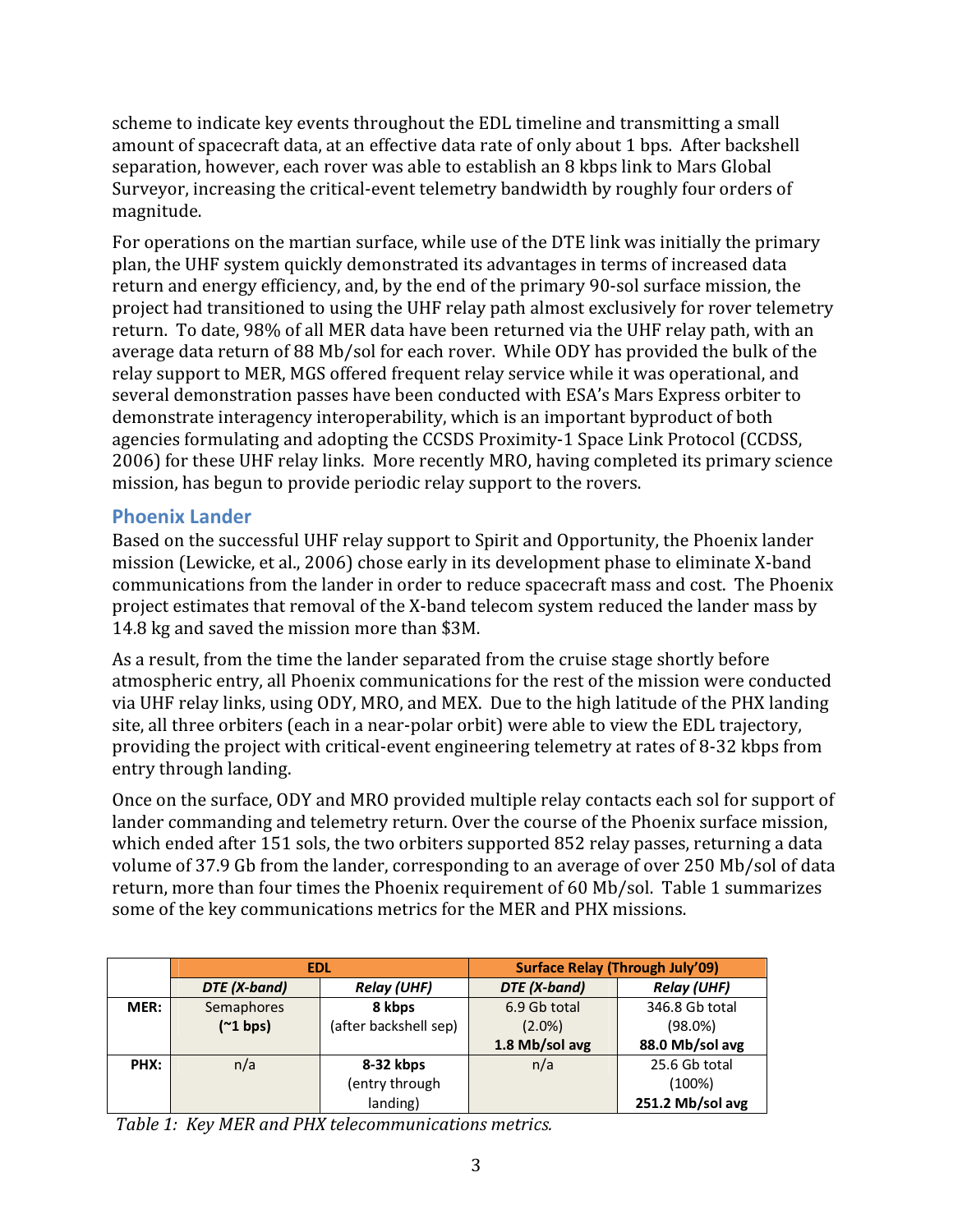## Relay Communications for Future Mars Missions

#### Near-Term Mission Plans

Two missions slated for launch early in the next decade will continue to advance Mars relay capabilities, one as a relay user and the other as a relay provider.

- Mars Science Laboratory: In 2011, the Mars Science Laboratory (MSL) mission will launch to Mars, carrying the Curiosity Rover with a sophisticated scientific payload suite aimed at investigating past and present habitability at its selected landing site. MSL will offer significant advances beyond MER in terms of both rover engineering and in situ science capabilities. MSL's science payload includes a number of high-bandwidth science instruments, including the MastCam, a stereo, multi-wavelength, panoramic camera that is also capable of collecting high-definition video, and the Mars Hand Lens Imager (MAHLI), providing microscopic imaging of rocks and surface features down to a resolution of 12.5 µm. The MastCam's high-definition video represents a particularly large potential data source: just 4 min of MPEG-compressed video will generate 2 Gb of data. Other instruments include various spectrometers, sample analysis instruments, radiation detectors, and environmental sensors. MSL plans to return an average of 250 Mb of science and engineering telemetry each sol, with the vast majority of that data return returned via relay contacts with MRO and ODY.
- MAVEN: In 2013, NASA will launch the MAVEN Scout mission, an aeronomy orbiter which will study the evolution of the Martian atmosphere. In addition to its primary science objectives, MAVEN will also carry a UHF relay payload (provide by the Mars Exploration Program, outside of the Scout cost-cap) as a cost-effective means of augmenting the Mars orbital relay infrastructure. Although considered a secondary relay asset while ODY and MRO continue to operate in their extended missions, MAVEN will provide additional redundancy in relay assets, increasing the overall relay network robustness and offering wider coverage for critical event telemetry support.

#### Longer-Term Mission Options

While the detailed mission queue beyond the MAVEN mission is still uncertain, four specific mission concepts are under consideration, each of which involves important elements of relay communications:

- Trace Gas Mission: Like MRO, the Trace Gas Mission(TGM) orbiter would be a hybrid science-telecom orbiter, designed for a long operational lifetime beyond its primary science phase (Smith, et al., 2009). In support of its science objectives, the spacecraft would operate in a 400 km circular orbit, at an inclination of roughly 74 deg (or its complement, 106 deg). From this orbit, relay overflights would be similar in duration and link capability to those from ODY and MRO; however, TGM's orbit would by design not be sun-synchronous, so the local time of relay contacts for a given lander would slowly drift over time.
- Mars Astrobiology Explorer-Cacher (MAX-C): The Mars Astrobiology Explorer-Cacher (MAX-C) mission could serve as a bridge between in situ exploration and sample return: MAX-C would carry a highly capable in situ science payload suite, following up on discoveries from MSL and/or orbital remote sensing observations, while also providing for caching of a scientifically selected sample for subsequent retrieval and return to Earth (Pratt, et al., 2009). Current instrument concepts would call for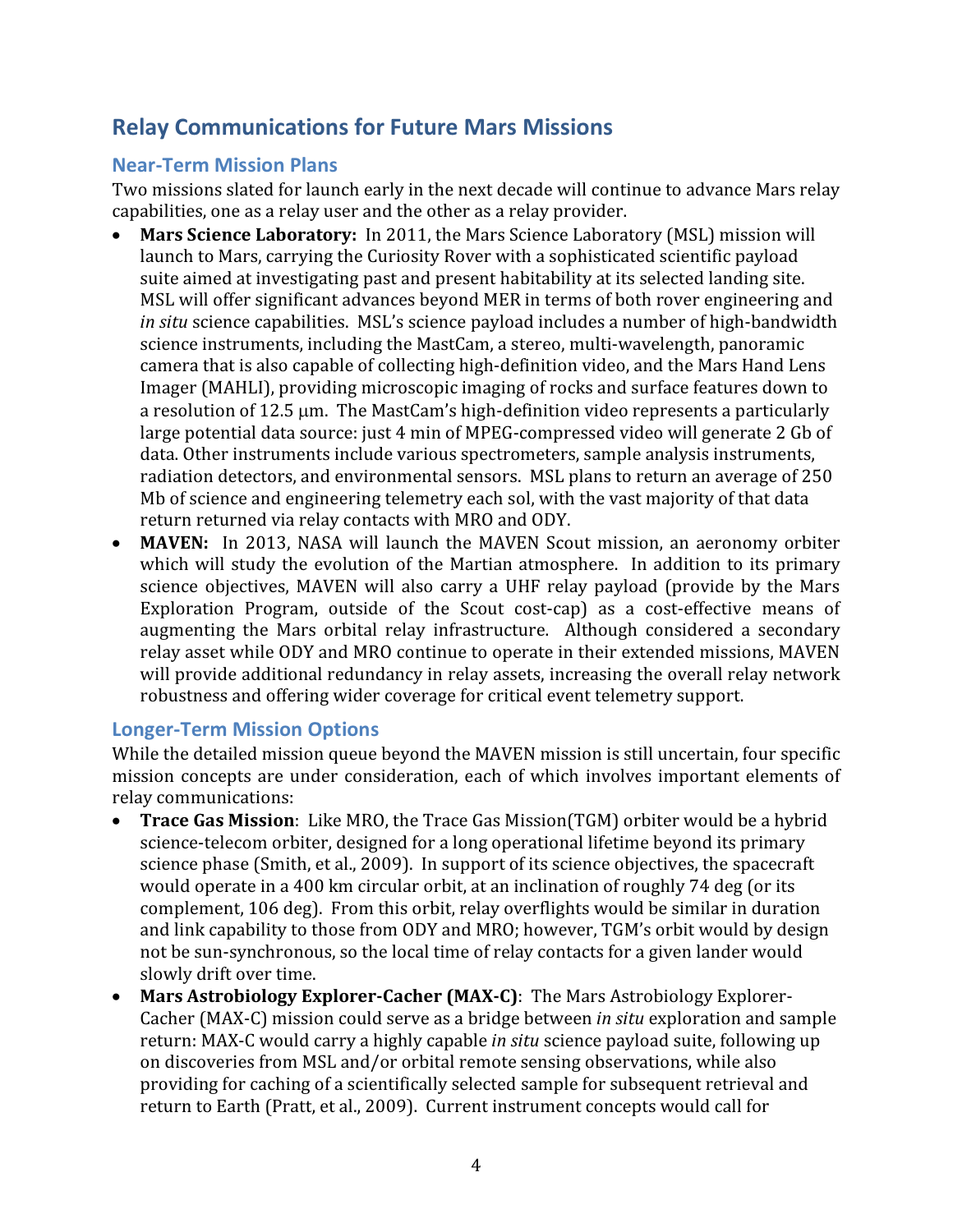returned data volume capability comparable to MSL, supported predominantly via relay communications.

- Network Landers: This mission would deploy four or more small, low-cost landers to the Martian surface, providing network science based on seismological, geodetic, and meteorological measurements from multiple sites (Banerdt, et al., 2004). Relay communications would be essential to minimize per-lander mass and cost; return data bandwidth would be dominated by high-rate sampling of observed seismic signals.
- Mars Sample Return: A Mars Sample Return (MSR) mission would return a scientifically selected sample to Earth, where the full spectrum of current – and future – laboratory analysis capabilities could be applied to geochemical and astrobiological investigations well beyond the capability of current in situ instruments (Borg, et al., 2009). Typical MSR mission architectures call for orbiter and lander launches in separate, adjacent Mars launch opportunities. (As mentioned above, MSR could also couple with the MAX-C mission to retrieve a previously cached sample.) An on-orbit relay asset would provide communications support for the surface sample collection activity, and would also be available to provide tracking and telemetry coverage for the numerous critical events associated with MSR, including the first launch from the surface of another planet, as well as EDL, sample rendezvous, and trans-Earth injection. (Note that, if launched prior to the MSR Lander, the MSR Orbiter itself can serve as an orbital relay asset to support surface operations.)

While these four mission concepts are the focus of current exploration plans, it is worth noting that relay communications is also an enabling capability for other candidate mission concepts such as balloons, airplanes, and penetrators. Figure 1 provides a summary timeline of recent, current, and future Mars orbiters and landers, illustrating the relay support provided by various orbiters during each lander's or rover's period of Mars operations.



Figure 1: Timeline of past, current, and future Mars missions, showing relay service-providing orbiters and landed relay service users.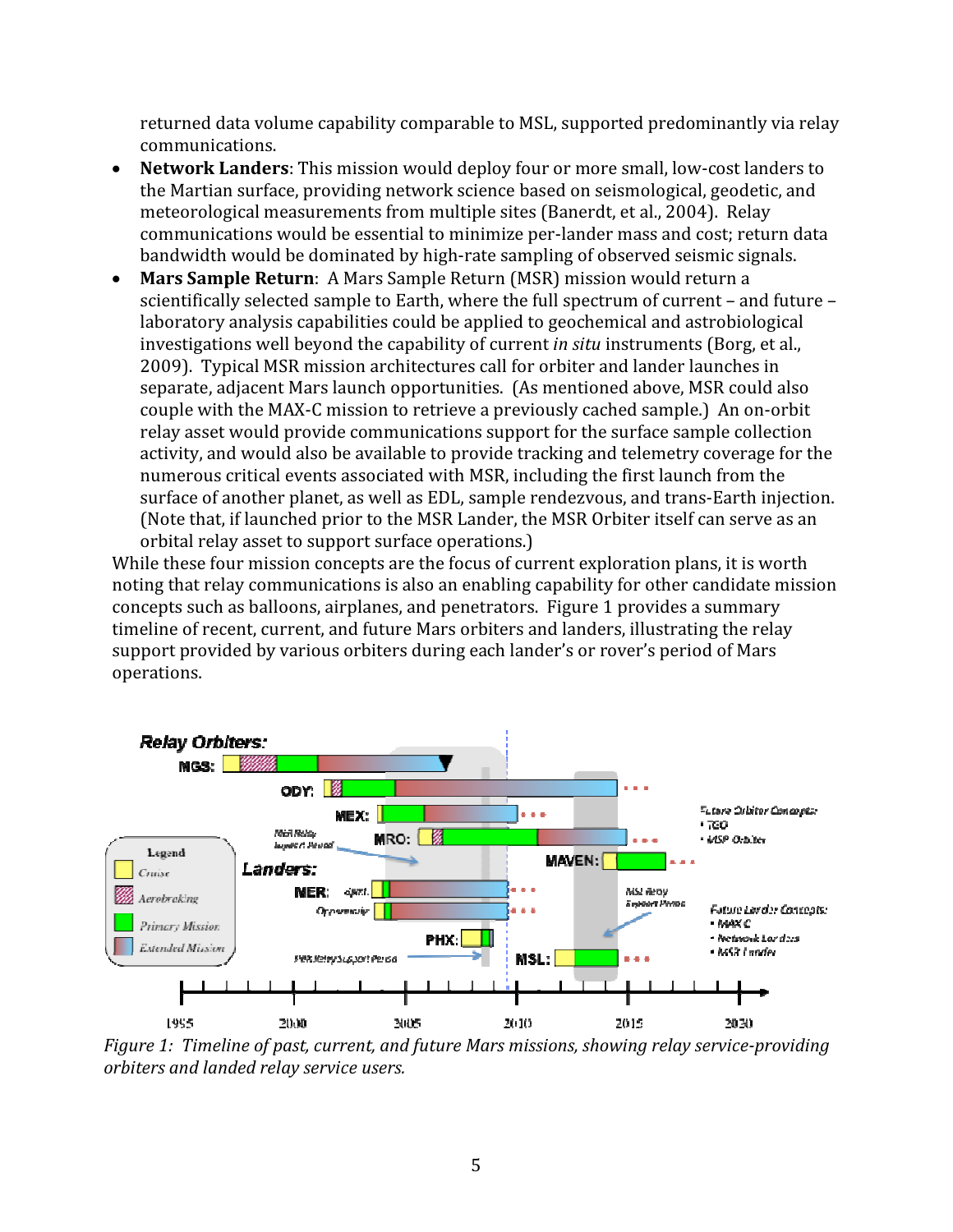# Key Technologies for Evolution of Relay Capability<sup>3</sup>

While relay orbiters have already made a significant impact by increasing the data return from Mars landed missions, a number of potential technology advances offer a path towards much higher bandwidth and improved operability. We highlight here several of these areas for growth.

Software-defined radios: The Electra UHF relay payloads now flying on MRO and scheduled for flight on MSL and MAVEN will advance relay capabilities well beyond the levels demonstrated on MER and PHX. While PHX and MER supported maximum relay data rates of only 128 and 256 kbps, respectively, the MSL-MRO link will operate at rates of up to 1024 kbps. These radios also offer a software-reconfigurable architecture that provides greater flexibility and allows the infusion of new capability over the long lifetime of a relay orbiter (Edwards, et al., 2003). As an example, a new Adaptive Data Rate capability developed within the Mars Technology Program after the launch of MRO will be uploaded to the orbiter and allow MSL and MRO to autonomously negotiate the maximum possible data rate throughout each relay contact, increasing data return by 50% and simplifying relay operations.

Improved coding: Current UHF transceivers utilize Viterbi error-correcting codes. Another recent product of the Mars Technology Program is a new class of Low Density Parity Check codes tailored for Mars proximity links. Infusion of these new codes into the Mars relay network could provide roughly a factor-of-two increase in performance. Directional antennas: Current Mars relay scenarios employ omnidirectional antennas for the lander and orbiter. While this supports a simple operations paradigm, it also fundamentally limits relay performance. Transition to higher-gain antennas on the orbiter and/or lander offers a path for order-of-magnitude performance improvement. Migration of relay communications to higher frequency bands would enable high antenna gain from relatively small, low mass components. For instance, a MER-class X-band radio system – already incorporated into many lander concepts to support DTE communications – could achieve data rates well in excess of 10 Mbps on relay links to a comparably equipped orbiter.

Optical communications: Highly directional optical links provide further potential for improved link performance (Kovalik, et al., 2009; Hemmati, et al., 2007). Small optical payloads with mass and power comparable to current UHF relay payloads could achieve data rates of 100 Mbps. Such very high instantaneous data rates would be well-suited to the short intermittent relay contacts offered by low-altitude hybrid science-telecom orbiters, allowing a lander to burst back tens of gigabits of data in a single relay contact. Improved Orbiter Deep Space Link Performance: While current relay data return is limited by the lander-orbiter relay link performance and limited contact time, rather than the performance of the orbiter's link back to Earth, significant improvements in relay link performance would ultimately drive the need for commensurate advances in the orbiter deep space link. Options here include: increased transmit power, larger aperture antennas, migration to Ka-band, and ultimately transition to optical downlink capability.

<u>.</u>

<sup>3</sup> These technologies are considered enhancing, and not included the Hayati, et al., 2009 white paper "Strategic Technology Development for Future Mars Missions (2013-2022)".